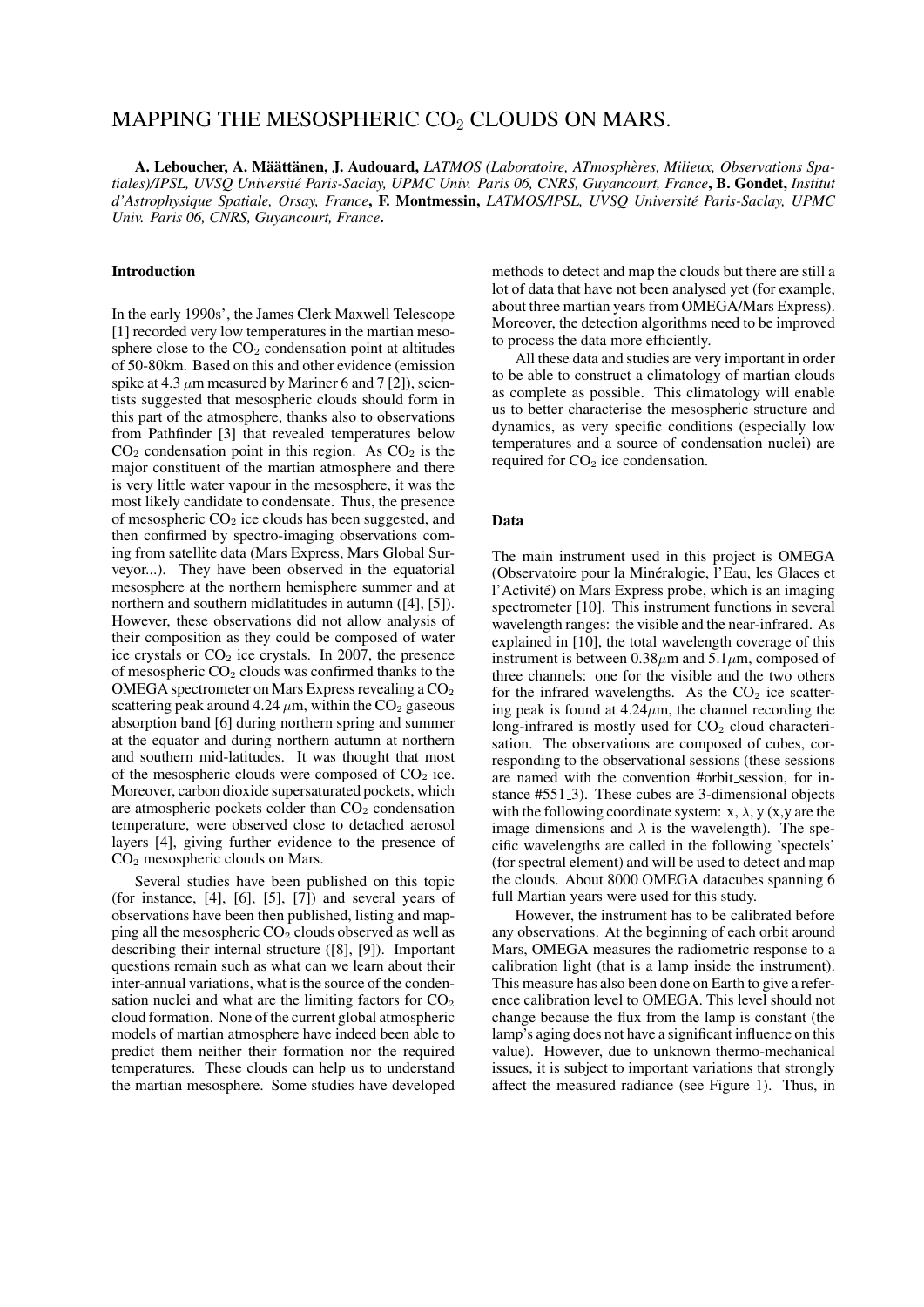

Figure 1: Calibration level with respect to orbits for the Lchannel (long infrared).

order to use the observations from OMEGA, a transfer function has been empirically implemented to calibrate the data with respect to the reference level measured on Earth [11]. This method has been validated by analysing the temperature inside the instrument and comparing it with models [12]. In addition, we have discovered that short-circuit may occur during picture integration, which forces us to delete some pixel lines to avoid false detection. The calibration analysis is thus very important in order to be sure that a given cube is suitable for scientific study.

Finally, when OMEGA has detected a cloud, we check HRSC (High-Resolution Stereo Camera also onboard Mars Express) images from the same orbit (if they are available from the Planetary Data System) to verify the detection in the visible and to put the cloud in a larger context (see Figure 2). Combination of observations by the two instruments has been also done by [8] and [9].

#### Detection method

The method we are using has been implemented in [8] to the observations from OMEGA to detect and map the clouds. As already explained, the  $CO<sub>2</sub>$  ice causes scattering peaks on the spectrum at certain wavelengths. Particularly, there are two peaks that may be observed: the first at  $4.24 \mu$ m or  $4.26 \mu$ m, which reveals the presence of a cloud, and the second at  $4.32 \mu m$ , which may reveal properties (size of the crystals, optical thickness...) about the cloud itself. An example of such a spectrum is given in Figure 3. However, noise, due to fluorescence or caused by the instrument itself (dark current for instance), could perturb the observations and the fluxes observed. We are looking for detecting the clouds above the  $3\sigma$  limit of the background noise. We assume this noise to be Gaussian and we constrain it according to the method explained in [8]. When the noise level has been calculated, we just retrieve the signal above the  $3\sigma$ noise limit. This ensures a cloud detection probable at 99.87%. To do that, the mean value and variance of



Figure 2: Image taken with HRSC corresponding to the orbit #C635<sub>-1</sub> (C means 12 here, which gives the orbit 12635) (source: pds-geosciences).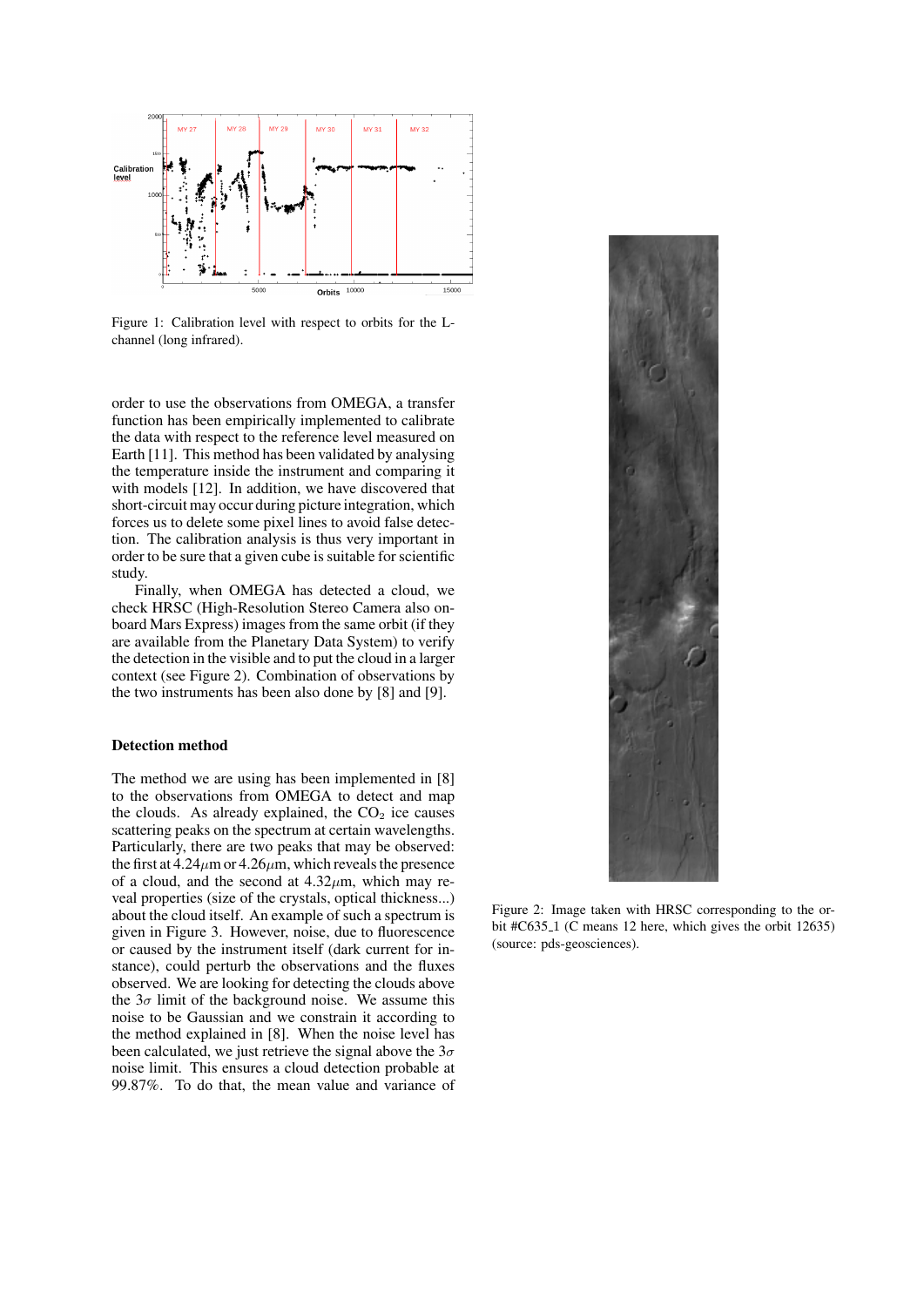

Figure 3: Spectra obtained from OMEGA with the cloud detection method for the orbit #7537 4: the solid line shows one spectral peak at  $4.26 \mu m$  and the dashed one shows two peaks, the second at  $4.32 \mu$ m.

noise are derived with an iterative process.

Basically, the so-called local mean value and variance of each spectel in the band is computed  $(m_{local}$  and  $\sigma_{local}$ ) for the whole cube. Considering that the average variance of the noise should be identical for each wavelength, a mean variance can be computed as well  $(\sigma_{alobal})$ . This value is then re-used in the calculation of the new local mean value and variance of noise at  $4.26\mu$ m (wavelength corresponding to the presence of a cloud) by removing all the data above  $3\sigma_{global}$ . With an iterative process, the 'true' mean value and variance of the noise can be found and then removed from the observations, all that is left is the signal above  $3\sigma$  enabling to map the clouds [8]. Nevertheless, this method has limits for instance if the cloud signal and the noise can not be statistically differentiated (i.e. if the cloud signal is too faint) or if the cloud is only present in a small number of spectels. This is the method we are going to use in this project to detect and map the  $CO<sub>2</sub>$  ice clouds on Mars (as in [8]). An example is given in Figure 4.

By assuming the background noise distribution inside a cube to be Gaussian, the remaining cloud signal above  $3\sigma$  can also be fitted by a Gaussian curve (see Figure 5)

# Results

As already mentioned, about 8000 datacubes are being studied. For now, 67 show unambiguous  $CO<sub>2</sub>$  ice clouds signature. Some of their properties can be found in [8]. The final results of the past 6 Martian years will be presented at the workshop.

In order to improve the detection method, we tried to correlate the results from  $4.26\mu m$  with the signal in the visible band. If a cloud is present, it can be indeed seen by eye. However, none of our tentatives to find



Figure 4: Images taken by OMEGA for the orbit #7537 4: on the left is the image at  $0.489 \mu$ m, on the center is the image at  $4.24 \mu m$  in which the cloud is much more conspicuous and finally on the right is the image obtained with the detection method in which the noise has been removed. The black lines correspond to deleted pixels due to OMEGA calibration. This detection has been validated by [7].



Figure 5: Example of the reflectance distribution at the cloud wavelength for the orbit #7537 4.